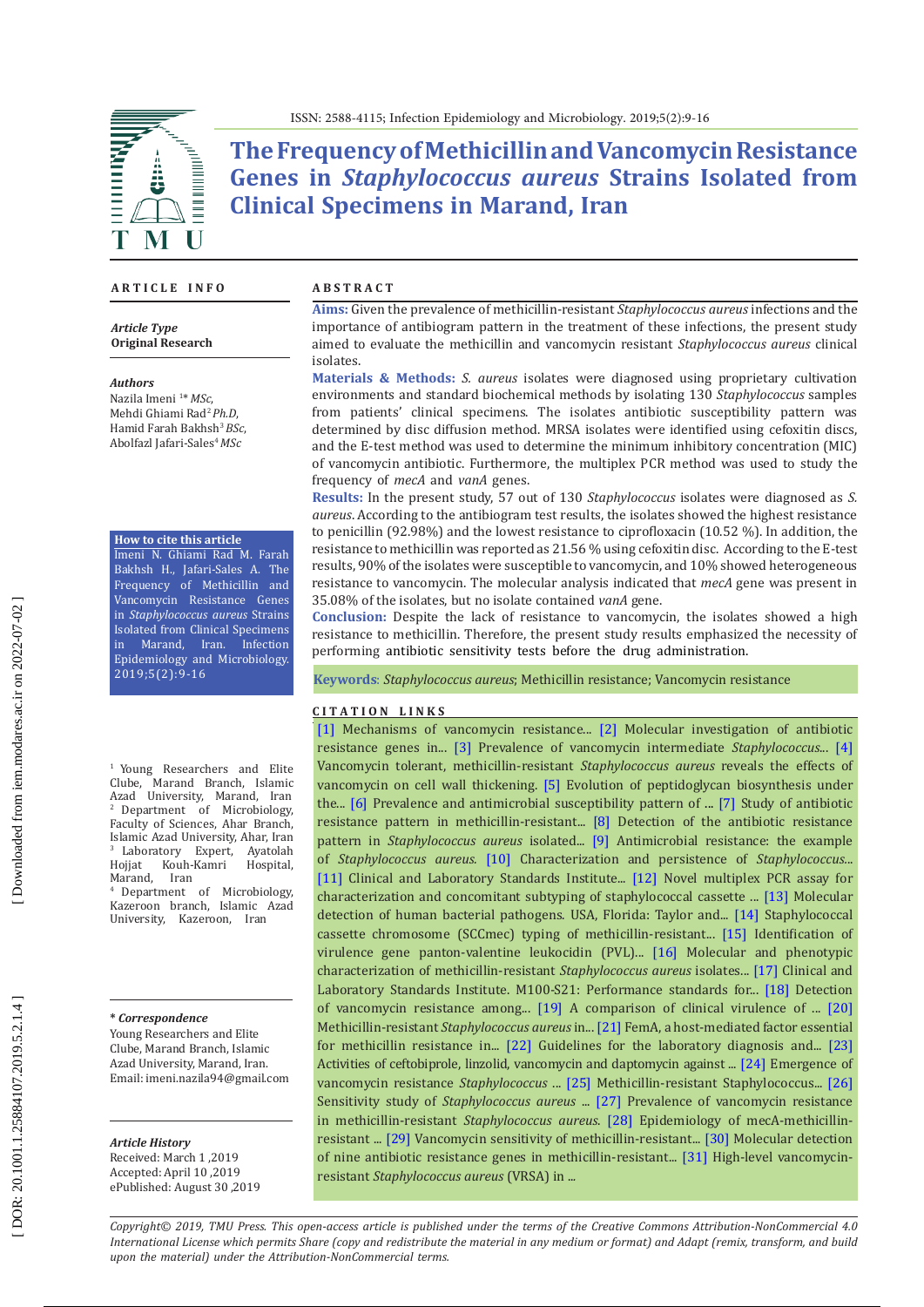## **Introduction**

*Staphylococcus aureus* is the most important pathogen in humans and one of the main causes of hospital acquired infections in the community [1]. This bacterium is the cause of a wide range of human infections including mild skin infections and severe systemic infections such as sepsis, toxic shock syndrome, osteomyelitis, food poisoning, and endocarditis [2]. Penicillin and methicillin were used to treat infections caused by this bacterium, but resistance to these antibiotics and the creation of methicillin-resistant *S. aureus* isolates led to the administration of vancomycin as the main antibiotic for of methicillin-resistant *S*. *aureus* (MRSA) associated infections since the last 50 years [3]. Vancomycin through binding to the terminal d-Ala-d-Ala moiety of the bacterial peptidoglycan precursors, prevents transglycosylation and transpeptidation steps in the production process of peptidoglycan [1]. The presence of *mecA* gene encoded by a sequence of genes in a chromosomal region called staphylococcal chromosomal cassettes *mec* (*staphylococcal*  chromosomal cassettes mec: SCCmec), is the main cause of methicillin resistance. The length of *mecA* gene is 1 .2 kb in this region, encoding a protein called PBP2a (penicillinbinding protein 2a). This protein which is responsible for methicillin resistance has a low affinity for β-lactam drugs  $[4]$ . The *fem* gene (A/B/C) in the genome is known as another cause of methicillin resistance. These genes encode a 48-kD protein involved in the formation of the pentaglycine bridges. Deactivation of these genes causes the bacterial sensitivity to methicillin as well as other beta-lactam antibiotics [5]. The frequent use of vancomycin in the treatment of staphylococcal infections has increased the emergence of MRSA strains, by reducing the susceptibility to vancomycin and producing VISA (vancomycin intermediate *S. aureus*)

and VRSA (vancomycin resistant *S. aureus*) strains [1]. The VISA strain was first reported in Japan in 1996. Furthermore, the first strain of VRSA was reported in 2002 in the United States [6]. From the microbiology perspective, the intermediate resistance to vancomycin is associated with many changes in the bacterial physiology, including increased cell wall diameter, decreased growth, and changes in the gene amplification  $[7, 8]$ . The vancomycin resistance mechanism occurs by changes in the target site of drug binding in the cell wall through the genetic transfer of resistance (*vanA* gene) from *Enterococcus faecalis* to *S. aureus* via a conjugation mechanism, resulting in the conversion of D-Alanine-D-Alanine into D-Alanine-D-Lactate <sup>[9]</sup>. According to the recent reports on the isolation of *staphylococcus* strains with reduced susceptibility and increased resistance to vancomycin and methicillin from different regions of world, including Iran, and given the importance of these antibiotics as the first line in the treatment of infections caused by this bacterium, it is important to conduct a continuous examinations on the status of these strains in different countries in order to be able to adopt suitable therapeutic strategies. **Objectives:** Accordingly, the present study was conducted to investigate resistance to methicillin and vancomycin phenotypically, and to determine the antibiotic resistance encoding genes (*mecA* and *vanA*) in *S. aureus* strains isolated from clinical specimens of patients referring to Ayatollah Kuh-Kamari hospital in Marand city, Iran.

# **Materials and Methods**

**Collection and identification of samples:**  In the present descriptive cross -sectional study conducted during 2016-2017, 130 *Staphylococcus* samples were collected from the diagnostic lab of Ayatollah Kuh-Kamari hospital during a year. All clinical specimens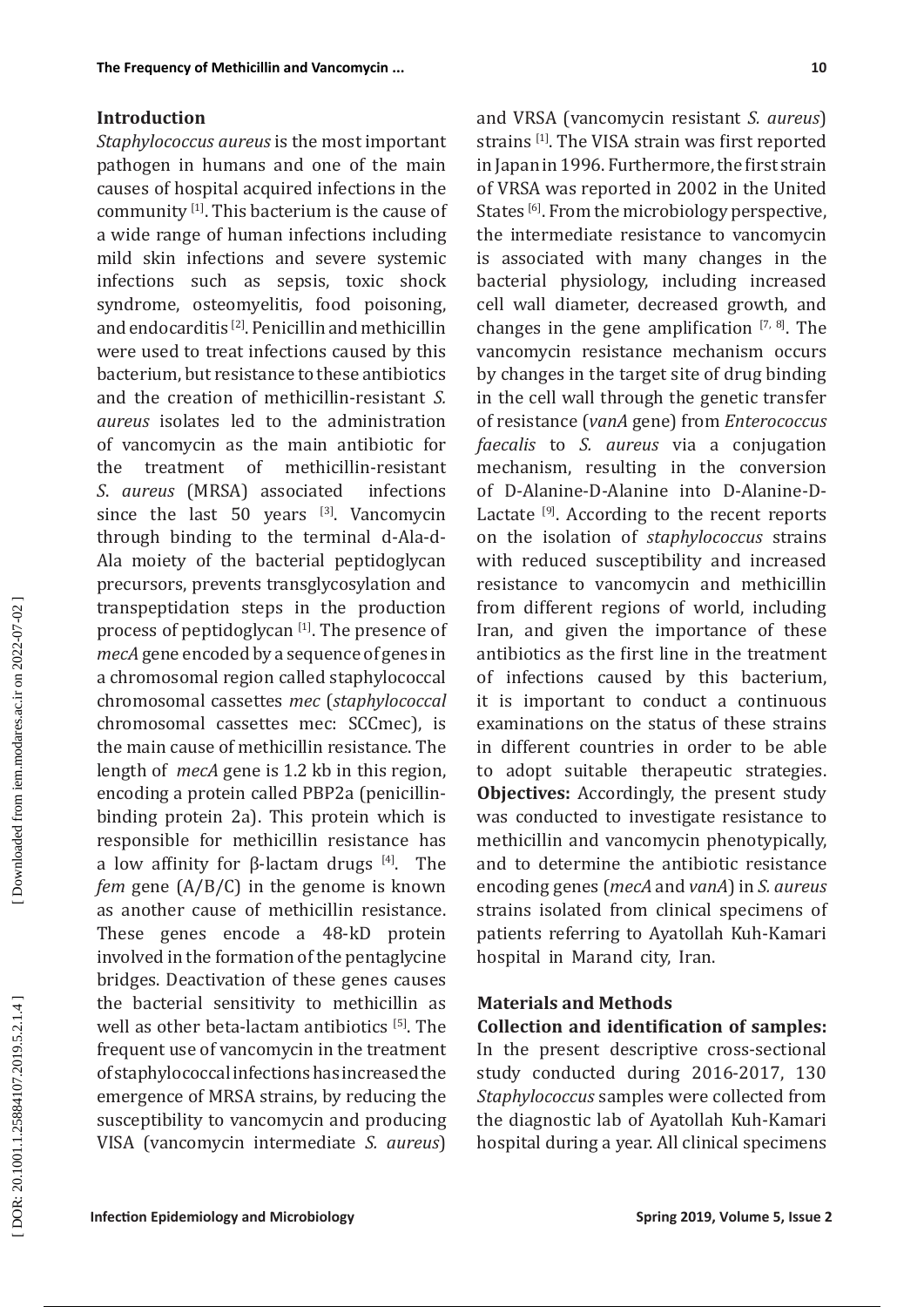obtained from admitted patients were subcultured on Blood agar media. The isolates were re-cultured on BHIA (Brain-Heart Infusion Agar) (Merck, Germany) media for purification. Subsequently, the isolates were phenotypically identified and detected using a Gram staining method, catalase, oxidase, DNase, slide coagulase, culture on mannitol salt agar, and VP (Voges Proskauer) tests in accordance with the standard microbiological methods  $[10]$ .

**Antibiotic susceptibility testing using a disc diffusion method:** A bacterial suspension was prepared from 24-hourcultured samples according to 0.5 McFarland turbidity standard and then cultured on the Mueller-Hinton agar medium (Merck, Germany). The penicillin (10μg), tetracycline (30μg), cephalexin (30μg), ciprofloxacin (5μg), and clindamycin (2μg) (Himedia, India) discs were located on the medium and incubated at 37°C for 18-24 hrs. Results were interpreted according to the standard tables of CLSI (Clinical & Laboratory Standards  $Institute)$ <sup>[11]</sup>.

**Determining MRSA isolates using the disk diffusion method with cefoxitin disc:** Cefoxitin disc (30μg) (Hi-Media, India) was located on the MHA medium and incubated for 24 hrs after preparing the bacterial suspension and culturing on the BHI agar medium (Merck, Germany). The diameter of bacterial growth inhibition region was interpreted according to CLSI standard tables  $^{[11]}$ . The standard strain of methicillinsensitive *S. aureus* ATTC 25923 was used for

the quality control testing.

**Determination of susceptibility to vancomycin using the E-test method:**  The bacterial suspension was prepared equivalent to 0.5 McFarland turbidity standard and cultured on the Muller-Hinton agar medium using a cotton swab. Finally, the specimens were incubated at 35°C for 24 hrs after planting E-test strip and vancomycin disc (Liofilchem, Italy). The results were read and evaluated in accordance with the CLSI guidelines  $[11]$ . The standard strain of vancomycin-sensitive *E. faecalis* ATCC 29212

was used as the quality control strain. **DNA extraction and multiplex-PCR technique for detecting the resistance genes:** The DNA was extracted by boiling in the sterile Tris buffer for 18 min and the centrifugation at 10000 g. The supernatant was used as a sample containing bacterial DNA. To confirm the purity and concentration of extracted DNA, all samples were purified in the ratio of 260 to 280 nm in the range of 1.8-2%, and their concentrations were measured at 50 ng/mL using a Nano drops device. The presented sequences in Table 1 were used to identify genes responsible for resistance. The multiplex-PCR process was performed in a final volume of 25μL containing 12.5μL of Master Mix (containing Taq Polymerase, MgCl<sub>2</sub> and dNTP), 3 $\mu$ L of 2 mixed primers (GENERAY, Korea), 8.5μL of  $dH_2$ O, and  $1\mu$ L of the studied DNA sample 2 using a thermal program, including an initial denaturation at 94°C for 30 sec, annealing at 55°C for 45 sec, extension

**Table 1)** Primers used for detecting *mecA* and *vanA* genes in *S. aureus* isolates *.*

| Genes | Primers Sequence (5'  3')                                   | Size (bp) | Reference |
|-------|-------------------------------------------------------------|-----------|-----------|
| mecA  | F: TTAGTGAACCATATAGAAGTG<br>R: ATGCGCTATAGATTGAAAGGAT       | 147       | [12]      |
| vanA  | F: ATAACGTTGAAAATAAGATAAGTAG<br>R: CCCCTTTAACGCTAATACGATCAA | 1030      | [13]      |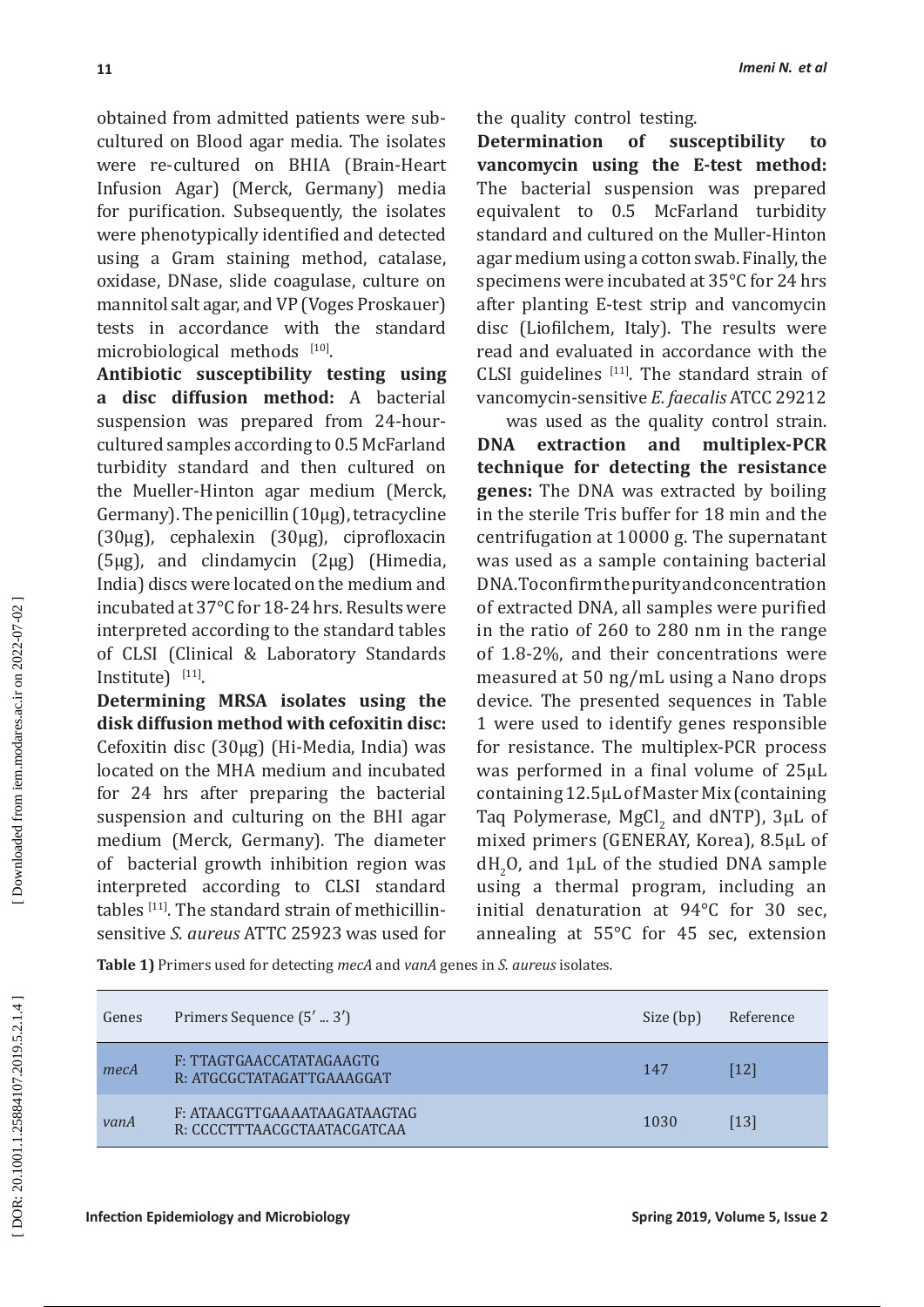at 72°C for 1 min, and a final extension at 72°C for 10 min in a Thermocycler device (BIORAD, United States). The PCR products were electrophoresed on 2% agarose gel for 75 min at 90 volts, stained with DNA Safe Stain, and analyzed under the UV light in a Gel Doc.

The standard strains were as follows: vancomycin-sensitive *E. faecalis* ATCC 29212 as a negative control, methicillin-resistant *S. aureus* ATCC 33591 as a positive control, and methicillin-sensitive *S. aureus* ATCC 29231 as a negative control. A 100bp+3K marker was used to determine molecular weights.

## **Findings**

In the present study, 57 (43.85%) out of 130 *Staphylococcus* isolates were identified as *S. aureus*. Among which, 39 (68.42 %) samples were isolated from females, and 18 (31.58 %) samples were isolated from males. Also, 32 (56.14 %) samples were related to inpatients, and 25 (43.86 %) samples were related to outpatients. The patients' mean age was  $60.2 \pm 21.3$  with a minimum of 3 years and maximum of 82 years.

The isolates antimicrobial pattern showed the highest resistance to penicillin (92.98%), followed by cephalexin (29.82%), clindamycin (28.07%), tetracycline (24.56%), and ciprofloxacin (10.52%). Also, methicillin resistance was reported as 21.56% using cefoxitin disc. Moreover, the results of E-test used for determining the vancomycin resistance showed that 30% of the isolates had MIC=1.5 mg/mL, and 60% had MIC=2 mg/mL. In accordance with CLSI standards, these isolates were identified as vancomycin-sensitive *S. aureus* isolates. In addition, 10% had MIC=3.2 mg/mL, which were also identified as heterogeneous vancomycin-intermediate *S. aureus* (hVISA) isolates. Moreover, no isolate was identified as VRSA via this method (Figure 1).



**Figure 1)** The E-test results of 12 isolates with MIC= 1.5 mg/mL

The evaluation of the distribution of antibiotic resistance-encoding genes indicated that *mecA* gene had a frequency of 35.08% (20 isolates), but none of the isolates contained vancomycin resistance gene (Figure 2).



**Figure 2)** Electrophoresis results of *mecA* and *vanA* genes amplification by a multiplex-PCR technique for clinical and standard strains. Column 1: 100-bp marker; Column 2: *E. faecalis* ATCC 29212 (negative control for *mecA* and *vanA* genes); Column 3: *S. aureus* ATCC 33591 (positive control for *mecA* gene); Column 4: *S. aureus* ATCC 29213 (positive control for *mecA* gene); and column 6 and 8: positive isolates.

**12**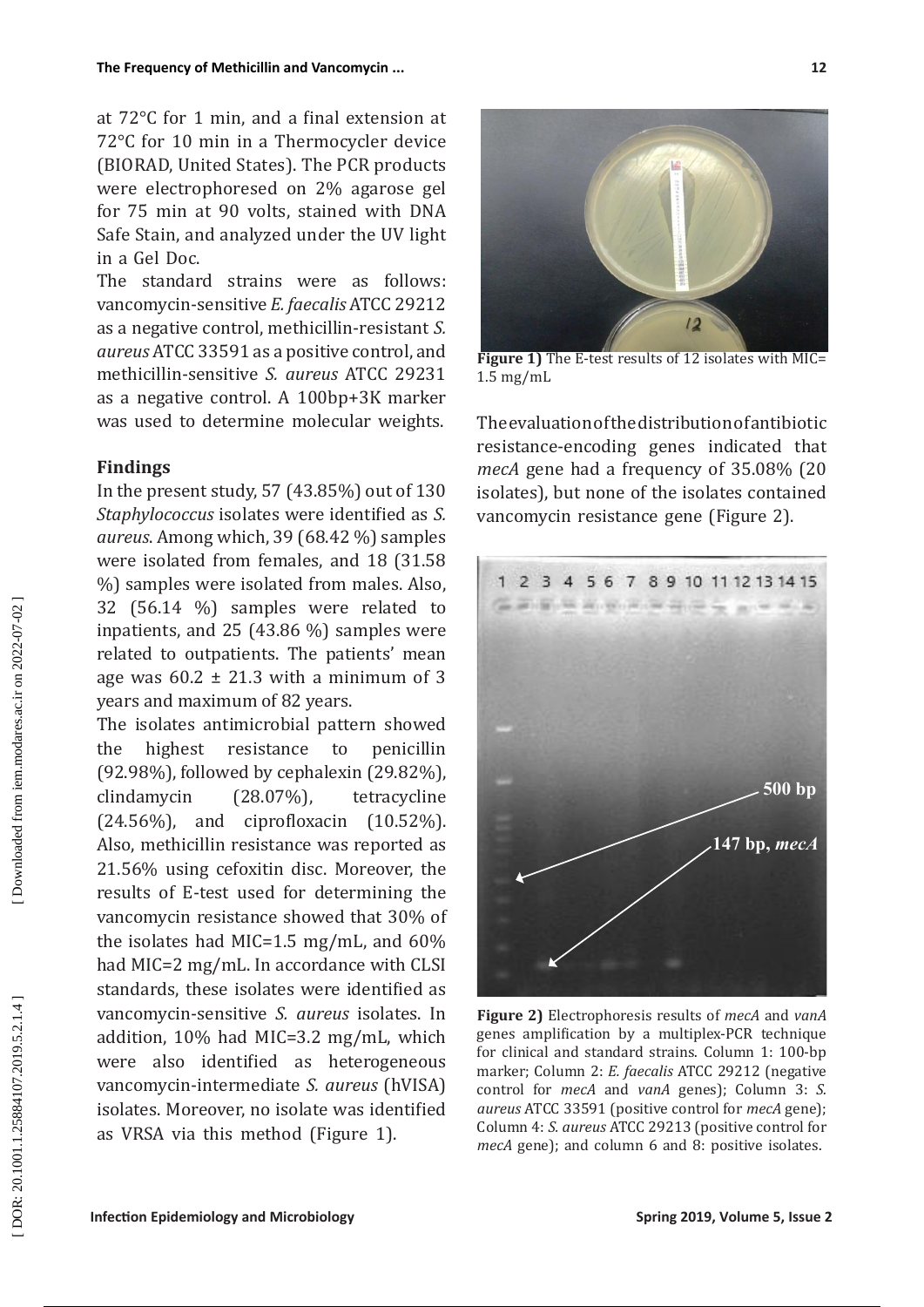## **Discussion**

 In the present study, the antibiotic resistance pattern was investigated in *S. aureus* clinical samples using a disk diffusion method. The results indicated the highest resistance to penicillin (92.98%). In Ebadi et al. (2018)'s study, the highest resistance was also reported to penicillin  $(100\%)$  [14]. In another study by Alizadeh et al. (2015), the highest resistance was reported to linezolid (35%)  $[15]$ . Vall et al. (2016) reported the highest resistance to Co-trimoxazole  $(20.37 \%)$ <sup>[16]</sup>. Different results in these studies conducted on antibiotic sensitivity could be attributed to the selective pressure of antibiotic therapy in target zones, infection locations, patients' status (inpatient or outpatient), and previous antibiotics used.

The methicillin resistance was evaluated in a study using oxacillin and cefoxitin discs due to sustained effects of these antibiotics over time and the high probability of detecting heterogeneous resistant strains in the microbiology lab  $^{[17]}$ .

In the present study, using a disk diffusion method, the antimicrobial resistance testing indicated that among the 57 *S. aureus* isolates, 21.55% were resistant to methicillin using cefoxitin disc.

In a study by Rengaraj et al.  $(2014)$ <sup>[18]</sup>, 45.875% of the isolates were resistant to cefoxitin. In a study in Chicago, the prevalence of MRSA was reported as 19% [19]. In Australia, the prevalence of methicillin resistant *S. aureus* isolates was reported as 14.9 % [20]. MRSA prevalence level varies in different regions of the world. Different prevalence rates of MRSA in the these studies may have various causes, including the antibiotic self-therapy, experimental and extreme consumption of drugs in the community, and thus centers failure to comply fully with health regulations in dealing with patients with *S. aureus* infections.

Routine microbiology laboratories use the

disc diffusion method to detect resistance to vancomycin because of no need to expensive equipment. However, the problems arising from the use of the disc diffusion method in detecting resistance to vancomycin, result from the poor diffusion of glycopeptide antibiotics in agar culture media; hence, it is recommended to use minimum inhibitory concentration (MIC) methods such as E-test that effectively detect VISA, hVISA, and VRSA strains<sup>[17]</sup>. On the other hand, reports indicated that failure in the treatment with vancomycin leads to the emergence of hVISA strains [21]. Therefore, it is recommended to use tests approved by CDC and CLSI to detect VISA/hVISA strains, including dilution broth, screening test in the BHI agar containing vancomycin, and E-test  $[22]$ . In the present study, E-test method was used to evaluate the MIC of vancomycin. The results indicated that 90% of the isolates were sensitive to vancomycin and had a MIC of 1.5 to 2 mg/mL. In addition, 10% of the isolates were hVISA. In a study by Leonard et al. (2007) in the United States, not only was no VISA strain detected, but also the MIC range of vancomycin was reported as 0.25- 2 μg/mL  $^{[23]}$ . Tiwari et al. (2006) reported 6 and 2 isolates of VISA and VRSA out of 783 *S.*  aureus isolates in India, respectively <sup>[24]</sup>. In a study by Sancak et al. (2005), MIC values of vancomycin were reported to be 0.4-12 μg/ml, and all the isolates were sensitive to vancomycin [25]. Another study in Tabriz, Iran, found no resistance or intermediate sensitivity to vancomycin and reported that the MIC of vancomycin was about 1.5-3μg/ mL [26]. Mohajeri et al. (2014) indicated that the frequency of hVISA isolates was 49.9% in Kermanshah, Iran, but no VISA or VRSA isolate was observed using the same method  $[27]$ . In this study, there was no vancomycinresistant strain according to the literature. In the present study, the frequency of *mecA* gene in *S. aureus* clinical isolates was 35.08%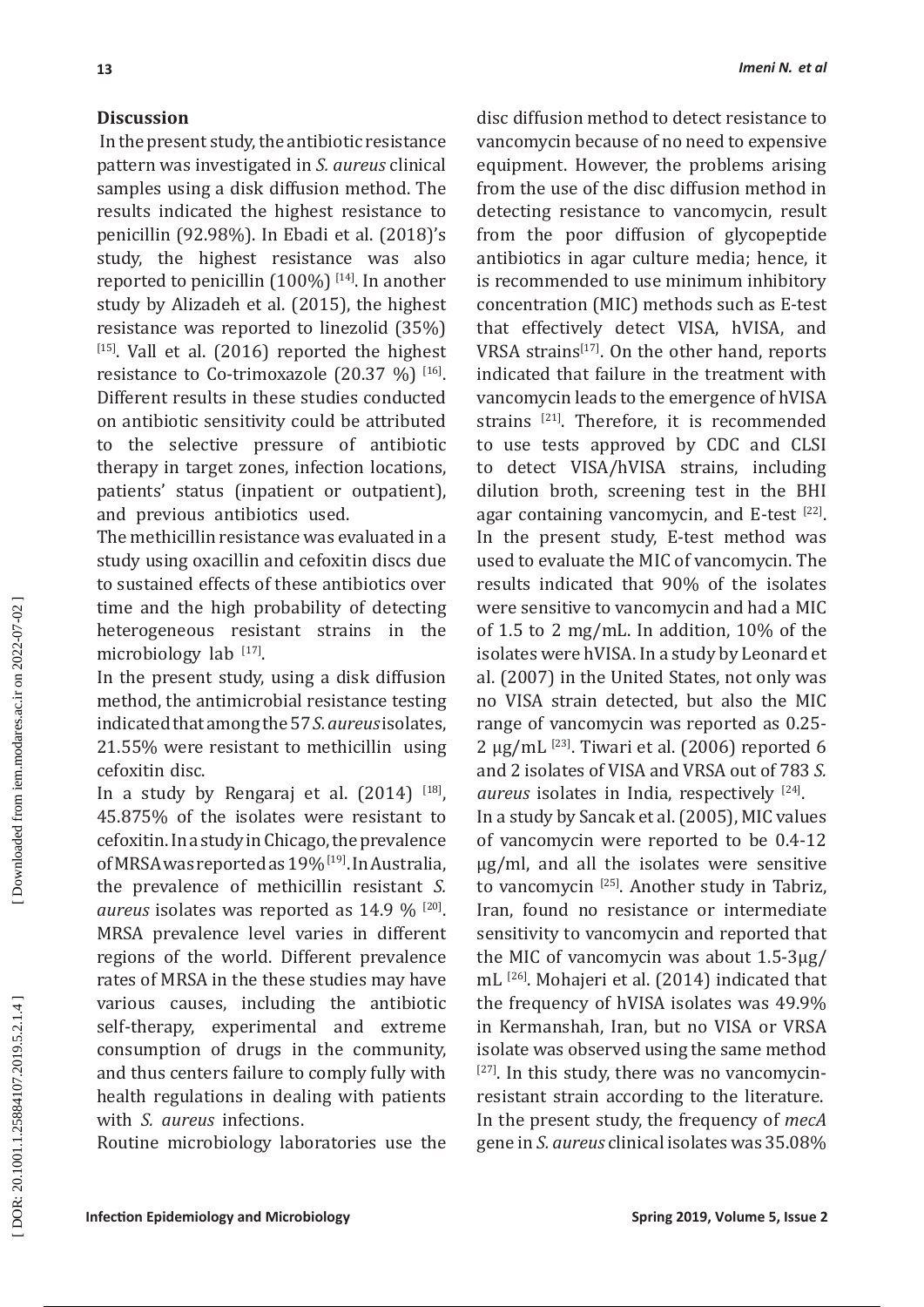by PCR, but none of the isolates contained *vanA* gene. Askari et al. (2012) reviewed published articles on the prevalence of methicillin-resistant *S. aureus* strains in Iran. According to their study findings, 2690 full-text articles and abstracts were about the MRSA in Iran, totally examining 7464 *S. aureus* samples genetically for the presence of *mecA* gene. In a study, the incidence of MRSA varied from 20 to 90%, but its prevalence was between 50 to 60% in Tabriz  $[28]$ . In the present study, the frequency of MRSA isolates by molecular method was in range 20 to 90%. In a study by Ebadi et al. (2017), 75.7% of the isolates contained *mecA* gene [16]. In a study in Tabriz, Bohlouli et al. (2016) reported that all 100 *S. aureus* isolated strains contained *mecA* gene [29]. In a study by Adwan et al. (2014), all 55 *S. aureus* strains isolated during 2011-2013 contained *mecA* gene [30] .

The difference in the *mecA* gene frequency could be due to different distribution of genes in various locations, their expression method, and different sampling locations. In this study, it was shown that all the isolates with *mecA* gene were resistant to methicillin through a phonotypic method. However, the presence of this gene in the isolates does not necessarily mean the resistance to methicillin; other agents or genes may be also involved. Therefore, more studies is needed to be conducted about the distribution of resistance genes in *S. aureus* strains.

In another study by Askari et al. (2012), reviewing all published articles on the prevalence of VRSA strains in Iran, the results indicated that 24 VRSA isolates were reported in various studies in Iran until 2012; for example, this strain was observed in Tehran, Isfahan, Rasht, Mashhad, Gorgan, Sari, and Karaj, but no VRSA strain was reported in Tabriz [31]. In the present study, no VRSA isolate was observed using PCR. However, it was found that *S. aureus* sensitivity to vancomycin was decreased using the E-test, resulting in the emergence of VISA and hVISA strains The non-judicious use of vancomycin develops hVISA and VISA strains and converts them into VRSA strains. Therefore, the non-prescribed and unnecessary administration of available antibiotics should be avoided in order to prevent the increased resistance to these antibiotics and other common antibiotics. Furthermore, the results of this study clarified the necessity of physicians' attention to vancomycin as a main drug in the treatment of staphylococcal infections.

## **Conclusion**

The obtained results from the E-test and PCR techniques indicated no vancomycinresistant isolate. Therefore, this antibiotic can be used for the treatment of staphylococcal infections compared with other commonlyused antibiotics. On the other hand, several reports on the emergence of VISA and VRSA strains in Iran and other countries emphasize the need for molecular detection of antibiotic resistance genes in order to be able to accurately detect drug resistance genes and to select an appropriate drug for treatment.

**Acknowledgments:** The authors would like to appreciate the personnel of the Department of Microbiology, Ayatollah Kuh-Kamari hospital for their assistance in the collection of isolates .

**Ethical permissions**: Ethical permissions was approved and issued by Islamic Azad University, of Marand.

**Conflict of Interests:** There was no conflict of interest between authors.

**Authors' Contribution:** All of authors contribute to this study.

**Fundings:** None to declare.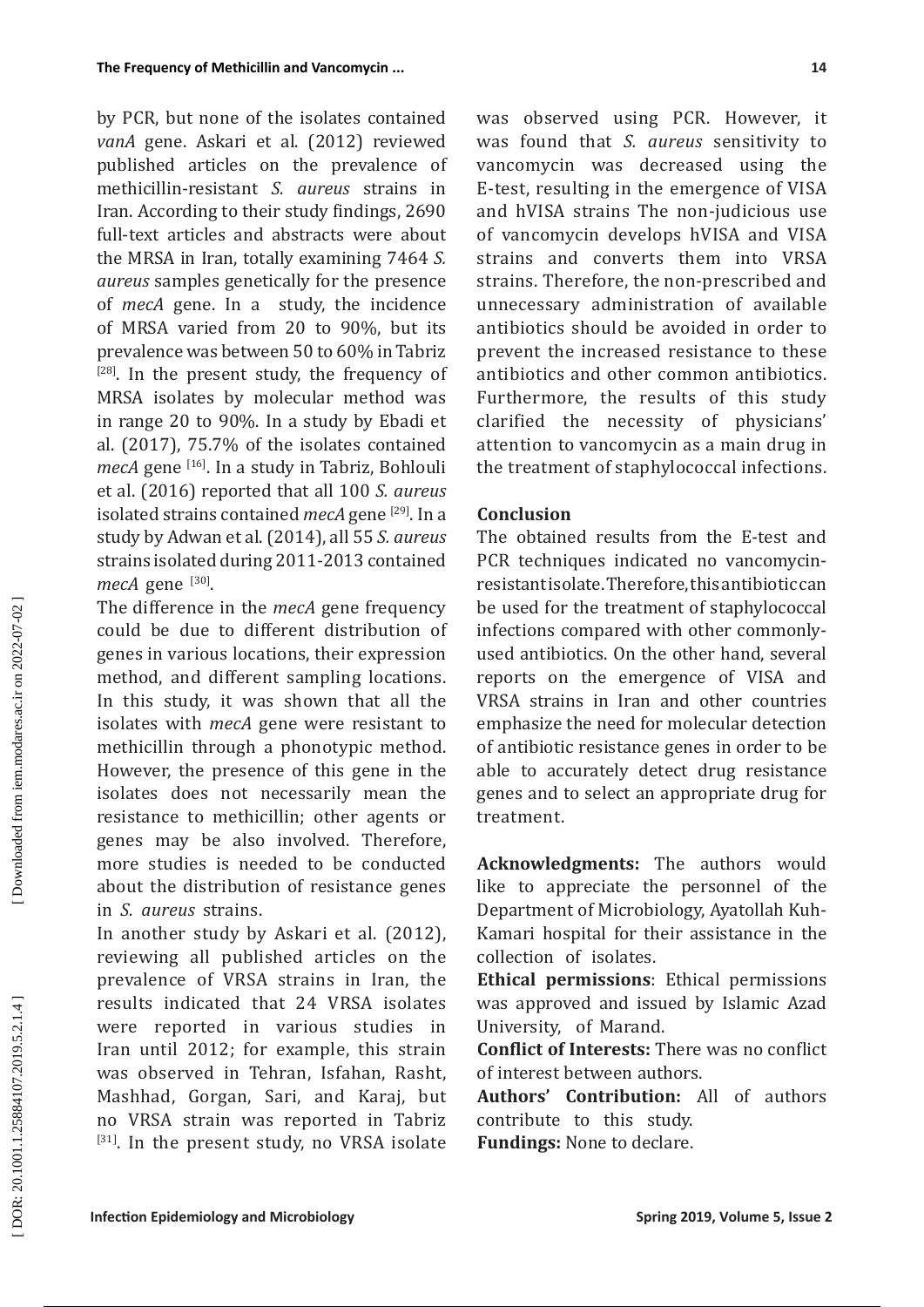# **References**

1. Gardete S, Tomasz A. Mechanisms of vancomycin resistance in Staphylococcus aureus. J Clin Invest. 2014; 24(7):2836-40 .

2. Zmantar T, Bekir K, Elgarsadi S, Hadad O, Bakhrouf A. Molecular investigation of antibiotic resistance genes in methicillinresistant Staphylococcus aureus isolated from nasal cavity in pediatric service. African J Microbiol Res. 2013; 7(34):4414-21 .

3. Huang S, Chen Y, Chuang Y, Chiu SH, Fung CH, Wang L, et al *.* Prevalence of vancomycin intermediate Staphylococcus aureus and heterogeneous VISA among methicillin-resistant Staphylococcus aureus with high vancomycin minimal inhibitory concentrations in Taiwan: A multicenter surveillance study. J Microbiol Immunol Infect. 2016; 49(5):701-7 .

4. Doming V, Cordova A, Ochoa S, Escalona G, Galindo J, Rodriguez A, et al *.* Vancomycin tolerant, methicillin-resistant Staphylococcus aureus reveals the effects of vancomycin on cell wall thickening. Plos One. 2016; 10(3):e0118791 .

5. Jean-Luc Mainardi GL, Villet R, Timothy DB, Claudine Mayer C, Arthur M. Evolution of peptidoglycan biosynthesis under the selective pressure of antibiotics in Grampositive bacteria. FEMS Microbiol Rev. 2008; 32(2):386–408 .

6. Tashmin A, Shamsuzzaman S. Prevalence and antimicrobial susceptibility pattern of methicillin-resistant, vancomycin-resistant, and Panton-Valentine, leukocidin positive Staphylococcus aureus in a tertiary care hospital Dhaka, Bangladesh. Tzu Chi Med J. 2015; 27(1): 10-4 .

7. Jafari-Sales A, Farhadi F, Ezdiyadi M, Tarbiat-Nazloo D. Study of antibiotic resistance pattern in methicillin-resistant Staphylococcus aureus isolated from clinical samples of hospitals in Tabriz – Iran*.* Int J BioMed Public Health. 2018; 1(2):71-5.

8. Sales AJ, Mobayyen H. Detection

of the antibiotic resistance pattern in Staphylococcus aureus isolated from urinary tract infections in Marand city. Iran J Public Health*.* 2014;43(2):86 .

9. Lowy DF. Antimicrobial resistance: the example of Staphylococcus aureus. J Clin Invest. 2003; 111(9):1265-73 .

10. Hamdan– Partida A, Sainz-Espunes T, Bustos-Martinez J. Characterization and persistence of Staphylococcus aureus strains isolated from the anterior nares and throats of healthy carriers in a Mexican community. J Clin Microbiol. 2010; 48(5):1701-5 .

11. Clinical and Laboratory Standards Institute. M100-S24: Performance standards for antimicrobial susceptibility testing. 24th ed. Wayne, PA: CLSI; 2014 .

12. Zhang K, McClure JA, Elsayed S, Louie T, Conly JM. Novel multiplex PCR assay for characterization and concomitant subtyping of staphylococcal cassette chromosome mec Types I to V in methicillin-resistant Staphylococcus aureus. J Clin Microbiol. 2005; 43(10):5026-33.

13. Liu D. Molecular detection of human bacterial pathogens. USA, Florida: Taylor and Francis CRC Press; 2011.

14. Ebadi M, Khaliliazad T. Staphylococcal cassette chromosome (SCCmec) typing of methicillin-resistant Staphylococcus aureus strains isolated from healthy workers nasal swabs in Larestan hospitals. J Microb World. 2018; 11 (1):40-50.

15. Alizadeh S, Amini K. Identification of virulence gene panton-valentine leukocidin (PVL) and resistance to methicillin (mecA) in Staphylococcus aureus isolated from clinical specimens: A short report. J Rafsanjan Univ Med Sci. 2015; 14(5):427-34.

16. Vall DL, Paclibare PA, Cabrera E, Rivera W. Molecular and phenotypic characterization of methicillin-resistant Staphylococcus aureus isolates from a tertiary hospital in the Philippines*.* J Trop Med Health. 2016; 44(3):1-9 .